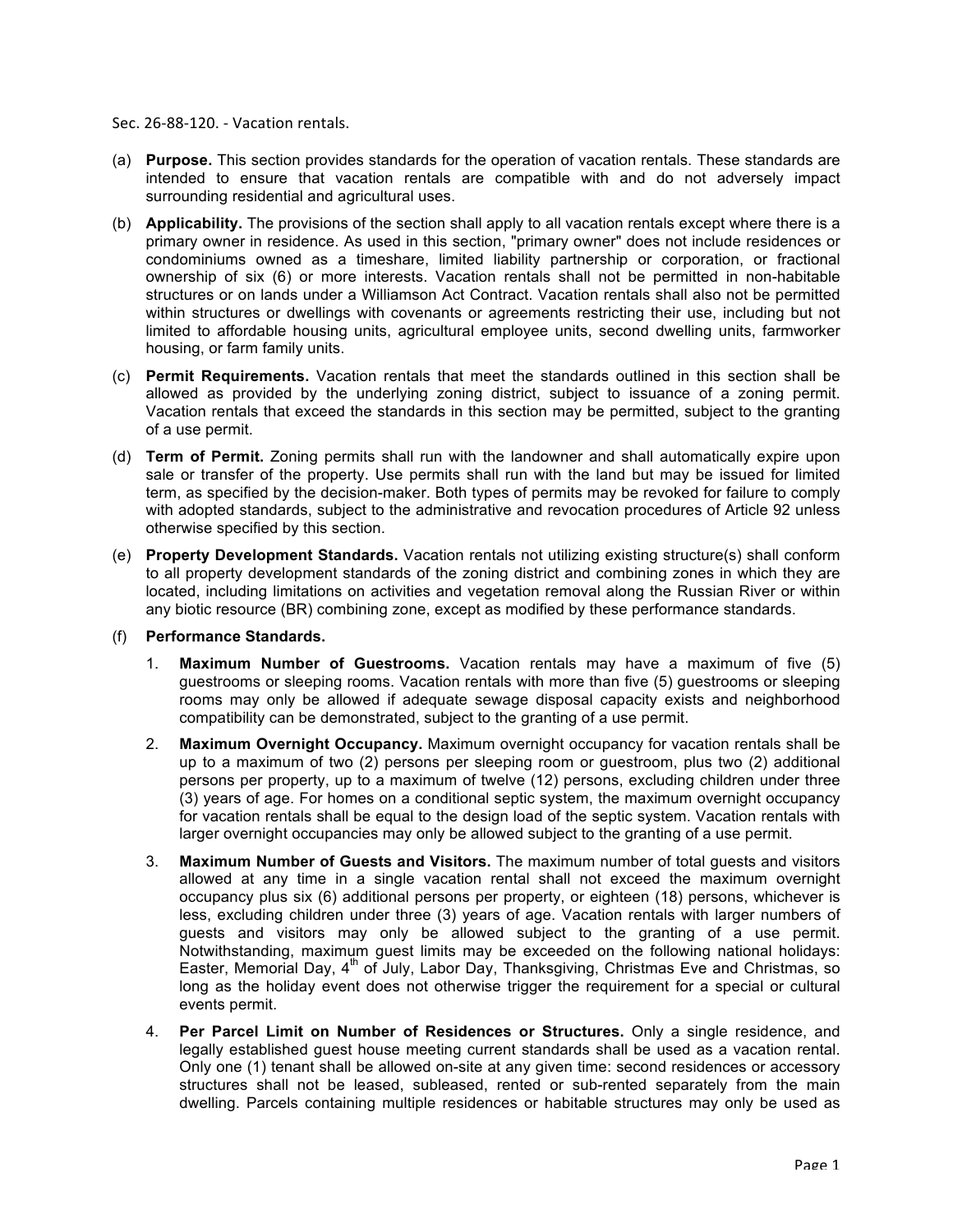vacation rentals subject to the granting of a use permit, except that two (2) residences or structures may be used when the total number of guestrooms does not exceed five (5.) Tents, yurts and RVs are not allowed as a part of a vacation rental.

- 5. **Required On-Site Parking.** Parking shall be provided as set forth in 26-90: one (1) on-site parking space for a vacation rental with up to two (2) guestrooms or sleeping rooms; two (2) onsite parking spaces for a three (3) or four (4) guestroom vacation rental. Larger vacation rentals must demonstrate adequate parking with a minimum of three (3) spaces. On-street parking may be considered.
- 6. **Noise Limits.** All activities associated with the vacation rental shall meet the general plan noise standards contained below. Quiet hours shall be from 10:00 p.m. to 9:00 a.m.

| Hourly Noise Metric <sup>1</sup> , dBA | <b>Activity hours</b><br>9:00 a.m. to 10:00 p.m. | <b>Quiet Hours</b><br>10:00 p.m. to 9:00 a.m. |
|----------------------------------------|--------------------------------------------------|-----------------------------------------------|
| L50 (30 minutes in any hour)           | 50                                               | 45                                            |
| L25 (15 minutes in any hour)           | 55                                               | 50                                            |
| L08 (5 minutes in any hour)            | 60                                               | 55                                            |
| L02 (1 minute in any hour)             | 65                                               | 60                                            |

The sound level exceeded n% of the time in any hour. For example, the L50 is the value exceeded fifty (50) percent of the time or thirty (30) minutes in any hour; this is the median noise level. The L02 is the sound level exceeded one (1) minute in any hour.

If the ambient noise level exceeds the standards above, adjust the standard to equal the ambient level, up to a maximum of 5dBA above the standard, provided that no measurable increase (i.e. 1.5 dBA or more) shall be allowed.

Reduce the applicable standards above by 5 dBA for simple tone noises, noises consisting primarily of speech or music, or for recurring impulsive noises, such as dog barking.

- 7. **Amplified Sound.** Outdoor amplified sound shall not be allowed at any time associated with a vacation rental unless specifically permitted by a cultural or special event permit, or use permit.
- 8. **Cultural or Special Events.** Occasional special events, parties, weddings or other similar activities over the maximum daytime occupancy (indoors or outdoors) may be permitted only with a cultural or special event zoning permit up to four (4) times per year for a maximum one (1) year, or by use permit, except in the RR (Rural Residential) and R1 (Urban Residential) zoning districts where special events, outdoor events, lawn parties, weddings or similar activities associated with a vacation rental are not allowed at any time.
- 9. **Pets.** Pets shall be secured on the property at all times. Continual nuisance barking by unattended pets is prohibited.